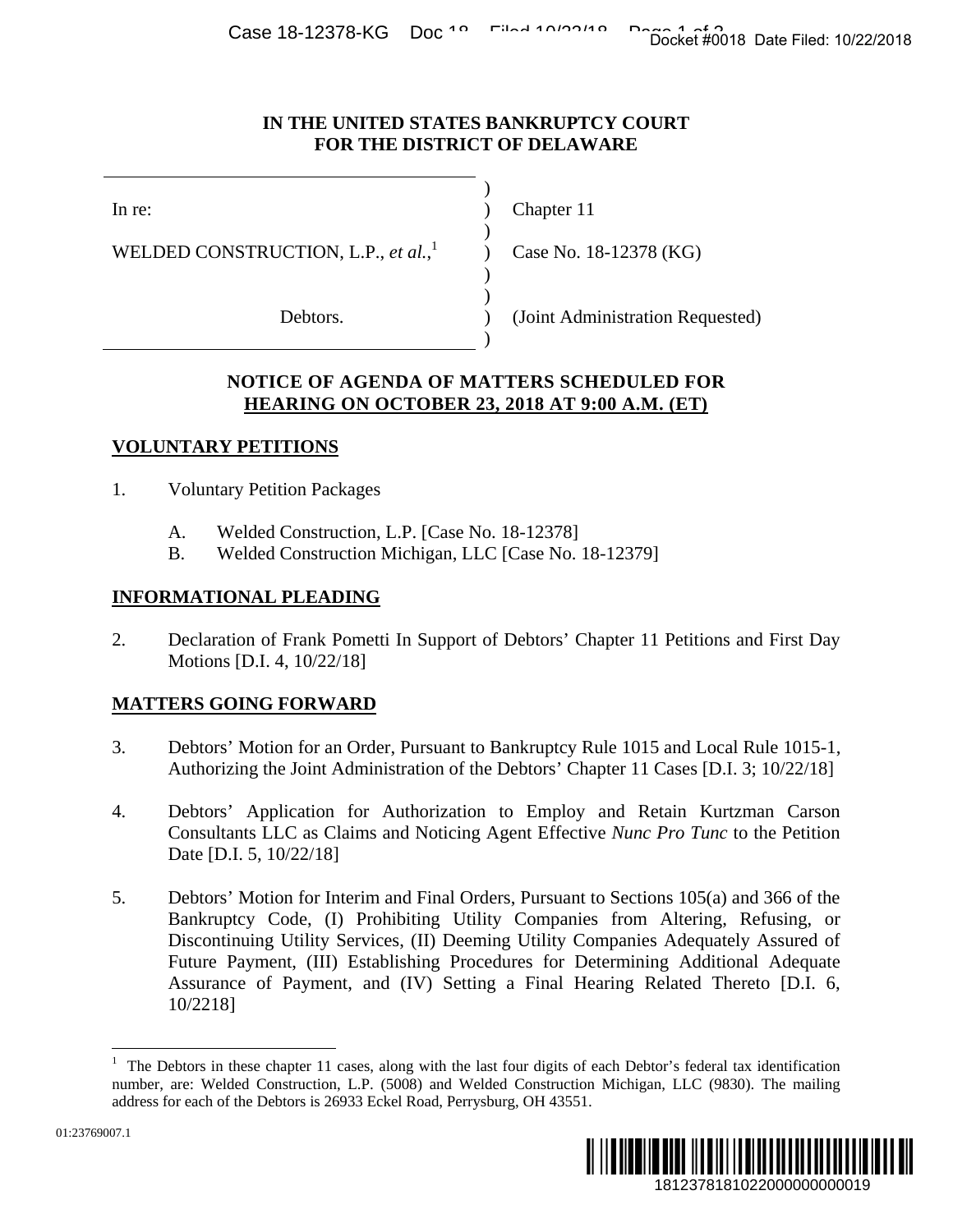- 6. Debtors' Motion for Interim and Final Orders, Pursuant to Sections 105(a), 363 and 364 of the Bankruptcy Code, (I) Authorizing (A) Payment of Prepetition Obligations Incurred in the Ordinary Course of Business in Connection with Insurance Programs, Including Payment of Policy Premiums and Broker Fees, and (B) Continuation of Insurance Premium Financing Programs; and (II) Authorizing Banks to Honor and Process Check and Electronic Transfer Requests Related Thereto [D.I. 7, 10/22/18]
- 7. Debtors' Motion for Interim and Final Orders, Pursuant to Sections 105(a), 363(b), 507(a)(8), 541, 1107(a) and 1108 of the Bankruptcy Code, (I) Authorizing the Debtors To Pay Certain Prepetition Taxes and Fees and Related Obligations, and (II) Authorizing Banks to Honor and Process Check and Electronic Transfer Requests Related Thereto [D.I. 8, 10/22/18]
- 8. Debtors' Motion for an Order, Pursuant to Sections 105(a), 345, 363, 1107(a) and 1108 of the Bankruptcy Code, Bankruptcy Rule 2015, and Local Rule 2015-2, (I) Authorizing and Approving Continued Use of Cash Management System, (II) Authorizing Use of Prepetition Bank Accounts and Business Forms, (III) Waiving the Requirements of Section 345(b) on an Interim Basis, (IV) Granting Administrative Expense Status to Post-Petition Intercompany Claims, and (V) Granting Certain Related Relief [D.I. 9, 10/22/18]
- 9. Debtors' Motion for Entry of Interim and Final Orders, Pursuant to Sections 105(a),  $363(b)$ ,  $507(a)(4)$  and  $507(a)(5)$  of the Bankruptcy Code, (A) Authorizing (I) Payment of Prepetition Employee Wages, Salaries and Other Compensation; (II) Payment of Prepetition Employee Business Expenses; (III) Contributions to Prepetition Employee Benefit Programs and Continuation of Such Programs in the Ordinary Course; (IV) Payment of Workers' Compensation Obligations; (V) Payments for Which Prepetition Payroll Deductions Were Made; (VI) Payment of all Costs and Expenses Incident to the Foregoing Payments and Contributions; and (VII) Payment to Third Parties of all Amounts Incident to the Foregoing Payments and Contributions; and (B) Authorizing Banks to Honor and Process Check and Electronic Transfer Requests Related Thereto [D.I. 10, 10/22/18]
- 10. Debtors' Motion for Entry of Interim and Final Orders, Pursuant to Sections 105(a), 363(b), 1107(a) and 1108 of the Bankruptcy Code, (I) Authorizing the Debtors to Pay Certain Prepetition Claims (A) of Lien Vendors, and (B) of Critical Vendors, (II) Authorizing Banks to Honor and Process Check and Electronic Transfer Requests Related Thereto, and (III) Granting Certain Related Relief [D.I. 11, 10/22/18]
- 11. [SEALED] Debtors' Motion for Entry of an Order, Pursuant to Sections 105(a), 363(b), 503(b)(1), 1107(a) and 1108 of the Bankruptcy Code, Authorizing, but not Directing (I) the Debtors to Pay Certain Prepetition Claims, Conditioned Upon Prior Customer Payment, (II) the Debtors to Honor Customer Obligations, (III) the Debtors to Implement Control Procedures for Customer Project Funding and Completion. and (IV) Granting Related Relief [D.I. 12, 10/22/18